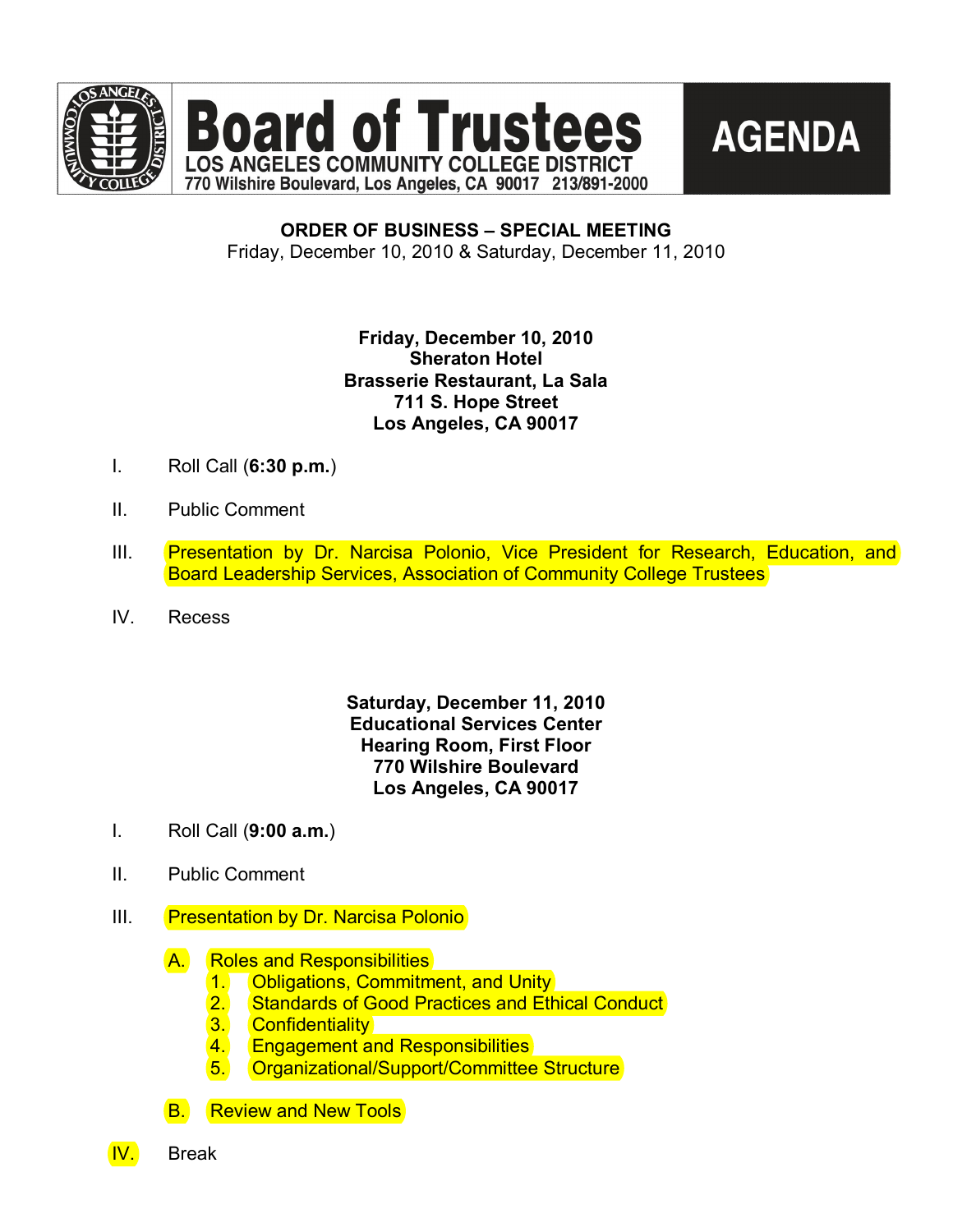- V. **Presentation by Dr. Narcisa Polonio** 
	- A. Strategic Goals: What is the role of the Board in supporting and overseeing strategic priorities/initiatives?
		- 1. **Emphasis on Student Completion**
		- 2. Community Outreach
		- 3. **Preparation for Transition**
	- **B.** Defining/Refining Action Plan
- VI. Adjournment

**\* \* \* \* \* \* \* \* \* \* \* \* \* \* \* \* \* \* \* \* \* \* \* \* \* \* \* \* \* \* \* Next Regularly Scheduled Board Meeting Wednesday, December 15, 2010 (Public Session scheduled for 3:30 p.m.) Educational Services Center Board Room – First Floor 770 Wilshire Blvd. Los Angeles, California 90017 \* \* \* \* \* \* \* \* \* \* \* \* \* \* \* \* \* \* \* \* \* \* \* \* \* \* \* \* \* \* \***

In compliance with Government Code section 54957.5(b), documents made available to the Board after the posting of the agenda that relate to an upcoming public session item will be made available by posting on the District's official bulletin board located in the lobby of the Educational Services Center located at 770 Wilshire Boulevard, Los Angeles, California 90017. Members of the public wishing to view the material will need to make their own parking arrangements at another location.

If requested, the agenda shall be made available in appropriate alternate formats to persons with a disability, as required by Section 202 of the American with Disabilities Act of 1990 (42 U.S.C. Section 12132), and the rules and regulations adopted in implementation thereof. The agenda shall include information regarding how, for whom, and when a request for disability-related modification or accommodation, including auxiliary aids or services may be made by a person with a disability who requires a modification or accommodation in order to participate in the public meeting.

To make such a request, please contact the Executive Secretary to the Board of Trustees at 213/891-2044 no later than 12 p.m. (noon) on the Tuesday prior to the Board meeting.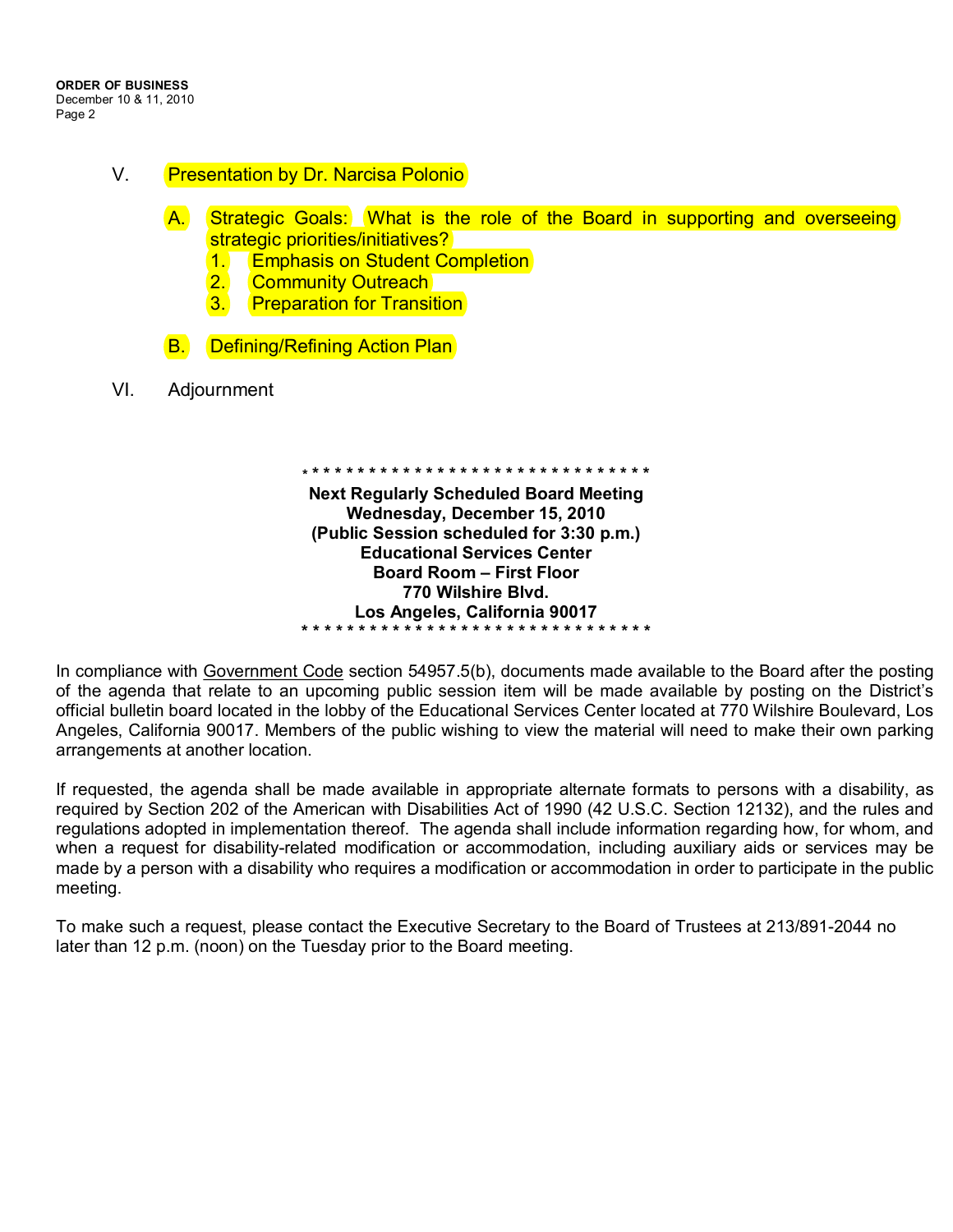# LOS ANGELES COMMUNITY COLLEGE DISTRICT **BOARD OF TRUSTEES**

**MINUTES - SPECIAL MEETING** 

Friday, December 10, 2010 . 6:30 p.m. Sheraton Hotel . Brasserie Restaurant, La Sala 711 S. Hope Street . Los Angeles, CA 90017 Saturday, December 11, 2010 . 9:00 a.m. Educational Services Center . Hearing Room 770 Wilshire Boulevard . Los Angeles, California 90017

The special meeting of the Board of Trustees of the Los Angeles Community College District (LACCD) was called to order on Friday, December 10, 2010 at 6:30 p.m. with President Georgia L. Mercer presiding.

On roll call the following members were present: Kelly Candaele, Mona Field, Georgia L. Mercer, Tina Park, Nancy Pearlman, Miguel Santiago, and Sylvia Scott-Hayes. Student Trustee Linda L. Tong was present.

Chancellor Daniel J. LaVista was present.

#### **PUBLIC COMMENT**

None.

# PRESENTATION BY DR. NARCISA POLONIO, VICE PRESIDENT FOR RESEARCH, EDUCATION, AND **BOARD LEADERSHIP SERVICES, ASSOCIATION OF COMMUNITY COLLEGE TRUSTEES**

Dr. Polonio gave a presentation to the Board and Chancellor LaVista.

#### **RECESS**

There being no objection, the special meeting was recessed for the evening at 8:50 p.m.

#### **RECONVENE SPECIAL MEETING**

The special meeting of the Board of Trustees of the LACCD reconvened on Saturday, December 11, 2010 at 9:10 a.m. with President Georgia L. Mercer presiding.

On roll call the following members were present: Kelly Candaele, Mona Field, Georgia L. Mercer, Tina Park, Nancy Pearlman, Miguel Santiago, and Sylvia Scott-Hayes. Student Trustee Linda L. Tong was present.

Chancellor Daniel J. LaVista was present.

#### **PUBLIC COMMENT**

None.

#### PRESENTATION BY DR. NARCISA POLONIO

A document entitled "Los Angeles Community College District Board Retreat December 10-11, 2010" was distributed.

Dr. Polonio gave a powerpoint presentation and discussed the document with respect to "Roles and Responsibilities" and "Review and New Tools."

 $-1-$